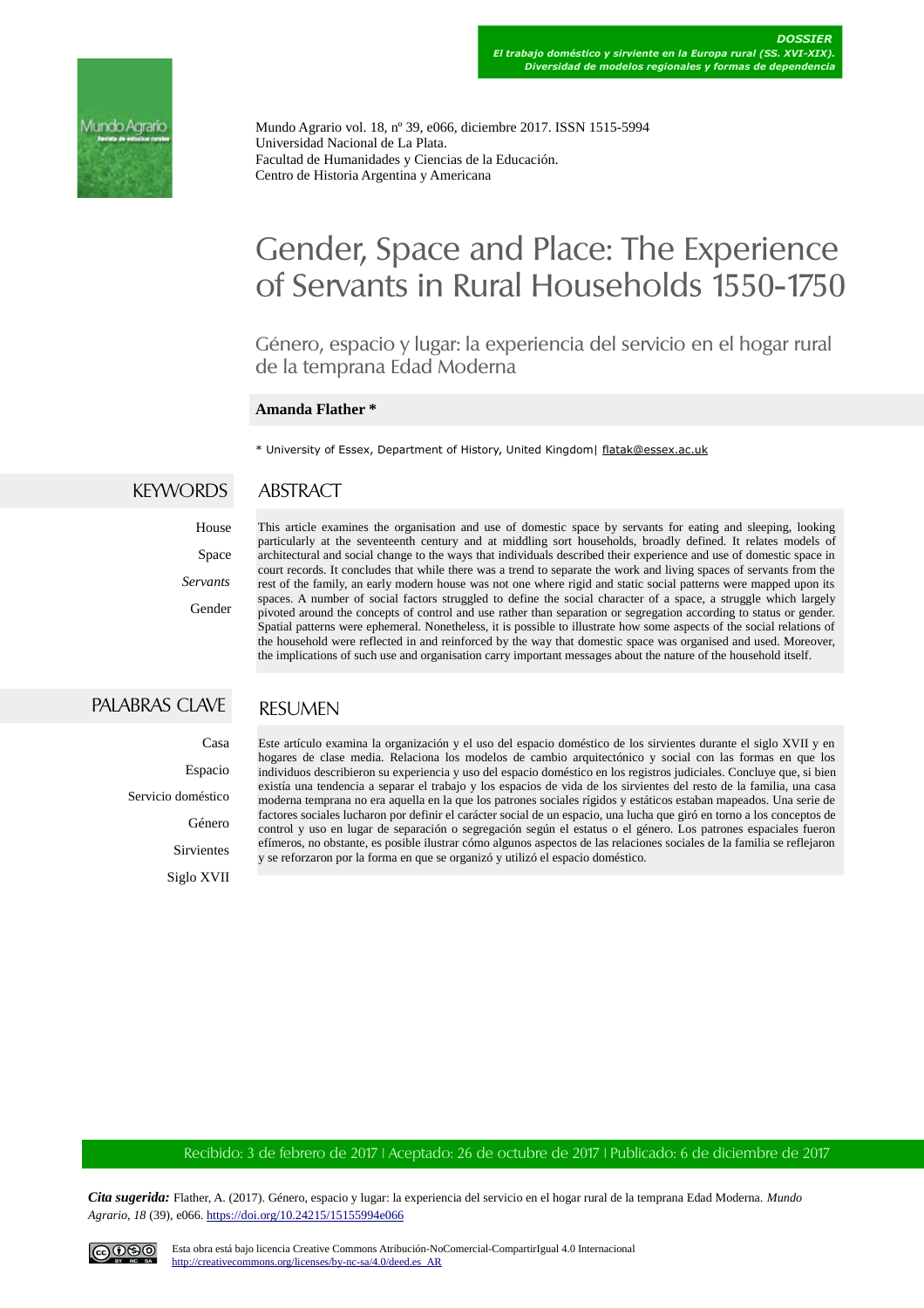#### **Introduction**

The boundary between home and work was very blurred in early modern England. Farmhouses had rooms used for processing of products and many rural households operated a small manufacturing business on the side that was run from the main house or from a shop attached to the family dwelling. Alehouses, taverns and inns were commercial social spaces, but they were run out of domestic spaces and proprietors routinely used parlours, halls, and kitchens to entertain their customers. In rural villages artisans often had 'workshops' attached to the main dwelling house or, in smaller homes, a weaver and his wife might work at the loom and the spinning wheel in the only available room (Hoskins 1953, pp. 54-55; Whittle 2011, pp. 144 -146). Complexities were also created by the fact that servants and apprentices lived with middling sort families in close and fairly intimate terms. One of the most striking characteristics of society in this period was the presence of large numbers of servants and apprentices who lived with their employers, receiving food and accommodation as well as a cash wage. According to Kussmaul, 60% of young people aged 15-24 were servants in this period. In the countryside men and women worked mainly on farms, while in London between 1695 and 1723 two thirds of singe women worked as domestic servants (Capp, p. 127; Kussmaul, 1981). Numbers of servants varied of course with the size and wealth of the household and according to the demands of the regional economy. For example, small farms in northern England typically employed one female servant if any, while large mixed farms in the south-east employed large numbers of male and female servants up until the middle of the eighteenth century (Whittle, 2005, p. 55).

Servants were defined very broadly in this period as dependants who lived in the household of another and they were a highly varied group. A tutor could be as much a servant as a kitchen maid or farm hand; servants could also be related in some way to their employer. But despite these differences all servants were bound together by the formal and legal nature of their relationship with the master or mistress of the household. Servants were normally hired for one year in the countryside and in the town and their wages were ostensibly regulated by statute. For the duration of their contracts, they were subsumed within the households in which they worked and, legally and colloquially, considered to be part of the family. Apprenticeships were a slightly different arrangement. The family of the apprentice paid a premium to the master or mistress for providing training in a specialist craft, and the apprentice lived and worked in a master's household for a longer period: usually seven years. (Cap 2003, pp. 127- 30)

What this spatial complexity meant in particular households on a day-to-day basis and its consequences for household relationships is less clear and has received relatively little historical attention. Historians have conducted a large number of thematic studies of the role played by servants within early modern rural household life. Inventories have also been deployed in a number of studies of rural houses to analyse changes in the organisation of the living accommodation of servants during the period. But remarkably little work has been done on the *contexts* in which servants negotiated day to day life alongside other household members. In other words while historians have analysed where servants lived, they have paid less attention to how they lived. In my view we need to know a great deal more about the spatial organisation of the *integration*of the activities of various members of the household during day-to-day life, in other words the way that a house was transformed from a physical place into a social space. Yet to date the history of vernacular rural homes has not benefited as much from anthropological approaches which have been so fruitfully adopted to explore the social meaning of domestic spaces belonging to houses of the elite in the past or to different social groups in contemporary society, and which have highlighted the intricate links between space and the formation of social identities and relations (Friedman, 1989; Wall, 1993)

Over the past thirty years research in a wide variety of fields including archaeology, anthropology and geography has been pivotal in developing a theoretical and empirical literature on the distinction between space and place. The strength of this strand of scholarship lies in the way that it understands space in social and performative terms. A space is conceptualised as more than, and different from, a physical location or place. According to the French historian Michel de Certeau, 'space is a practiced place' (Certeau, 1984, p.117) Natt Alcock also explains that, a place is transformed into a space by the social actors who constitute it through everyday use. Thus the street geometrically defined by urban planning is transformed into a space by walkers' (Alcock, 1994, pp. 207-30).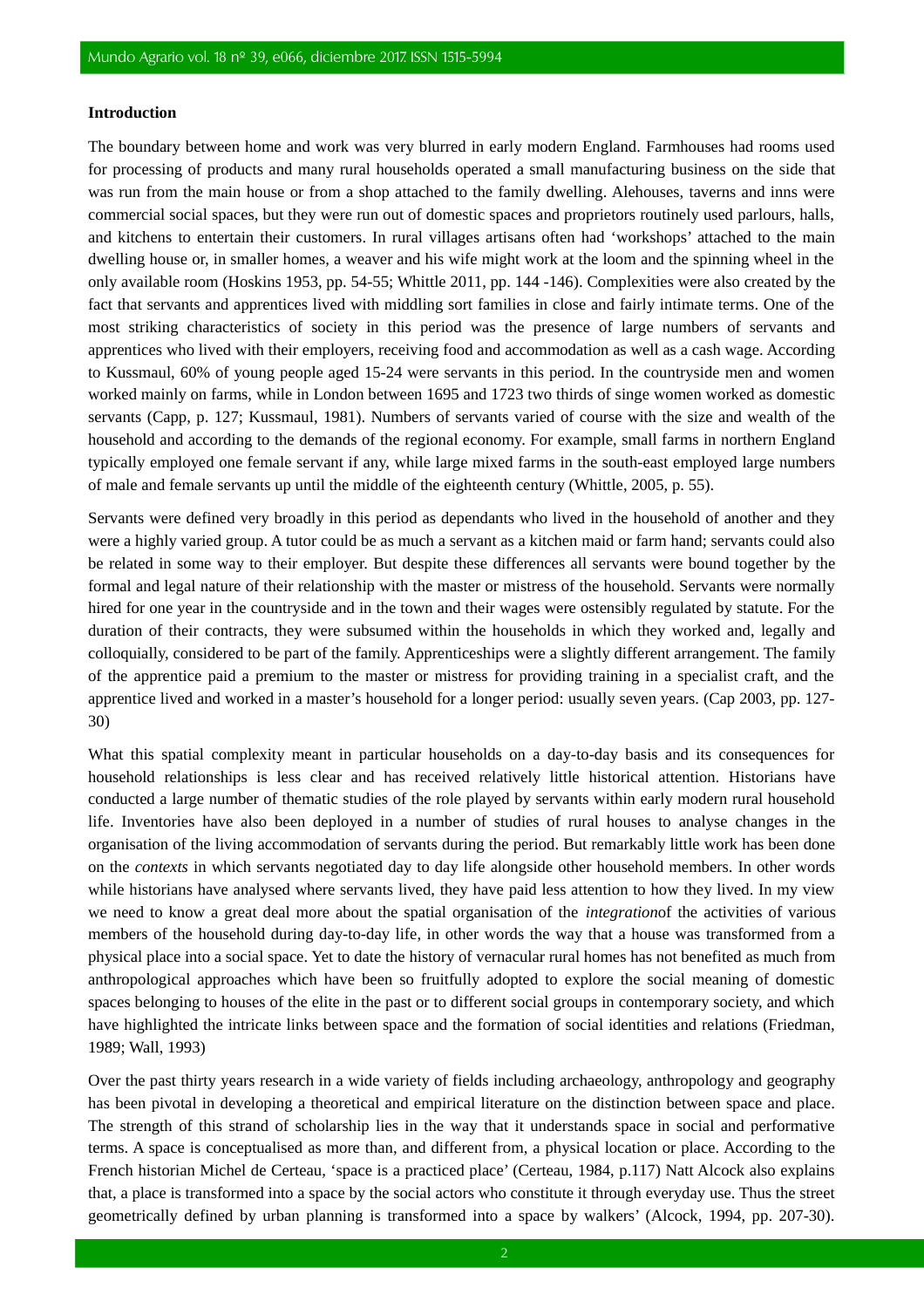Similarly, the feminist anthropologist Hannah More has argued that, 'meanings are not inherent in the organisation of … space, but must be invoked through the activities of social actors' (Moore, 1986, p. 8). Space is therefore a field of social action which is related to a place or location in which individuals coexist and compete. It is space which shapes, muddles and confuses social performance. The basic premise of spatial analysis is that the organisation of space in terms of lay-out, access, use and control, simultaneously reflects social relations and has an input into how social relations are made real.

The following discussion hopes to show the tremendous potential that a focus on space has to comment on household relationships in the past through a case study of the organisation and use of domestic spaces belonging to agricultural and non-agricultural households in a rural setting predominantly county of Essex in the 'long seventeenth century'. It draws on anthropological approaches to analyse how the complex position of the rural servant as employee and dependent influenced the ways in which they used and experienced the houses in which they lived and worked. Several features of the region lend themselves to study. Essex had a strong and varied economy in the early modern period, with multiple proto-industrial activities in addition to agriculture. The growth of the cloth trade and proximity to London markets meant that it was a precociously market-oriented region, which allows an analysis of different aspects of the organisation of space that is especially sensitive to the influence of continuity and change (Goose and Cooper, 1998, p. 76; Wrightson, 1981). The surviving source material is also rich and extensive. The starting point for study is the vivid picture that archaeologists and historians of material culture have provided of the material conditions of early modern middling sort rural domestic life. Without such work the analysis would not have been possible. Several scholars have also used material evidence to explore how domestic space was given social and cultural meanings. For example, the archaeologist Matthew Johnson has used evidence from house plans and inventories in highly imaginative ways to explore links between prescriptive ideas about domestic space and the 'lived experience' of early modern rural households. He argues that the shift in the design of domestic space during the seventeenth century from a hallbased house to specialised rooms reflected and reinforced a redefinition of domestic relations whereby a patriarchal model of inclusivity, in which servants were embraced as part of the family, gave way to a system of spatial organisation that fostered social separation and segregation (Stone, 1977; Johnson, 1996). Yet several scholars have raised questions about the attempt to reconstruct of social practice from documents such as floor plans and inventories, suggesting that such studies are sometimes afflicted by what has been termed 'the problem of meaning' which reflect at best the prescriptions of those who built the houses rather than the experience of people who used them everyday. For this reason the analysis that follows moves away from material evidence and focuses on the extant depositions of the ecclesiastical and common law courts. These documents record details given by middling people and their servants about their own domestic spaces and how they used them. Judicial evidence poses some problems of interpretation. Litigants presented themselves in ways that they wanted to be seen by the court, and the records of their words have been filtered by the legal officials who wrote them down. Nonetheless censorship is not thought to have been widespread in this period and the degree of distortion caused by the judicial context is mitigated by the variety of documents that deal with marriage, moral, family and neighbourhood disputes, as well as criminal matters. The situation and interest of the speaker is also an important consideration because amongst the best evidence of spatial experience in the depositions are the casual remarks that were included by witnesses more to set the scene than for any didactic purpose, and which often show a striking disregard for conventional patterns of conduct. These records therefore provide invaluable insights into the ways that ordinary people used and organised their houses day-to-day.

The article focuses on the ways in which early modern middling householders (very broadly defined) organised eating and sleeping in the spaces that they shared with their servants. It argues that fixed social patterns were not inscribed upon early modern homes. Rooms were multifunctional, dynamic and so their use and meaning constantly shifted. Moreover, lack of space in most households meant that separation or segregation according to rank or gender was not possible or practical. Nonetheless, the organisation of space for these everyday activities played an important role in the expression of the social, age and gender hierarchies that ordered the early modern domestic world. What is more it carries important messages about the social character of the household itself.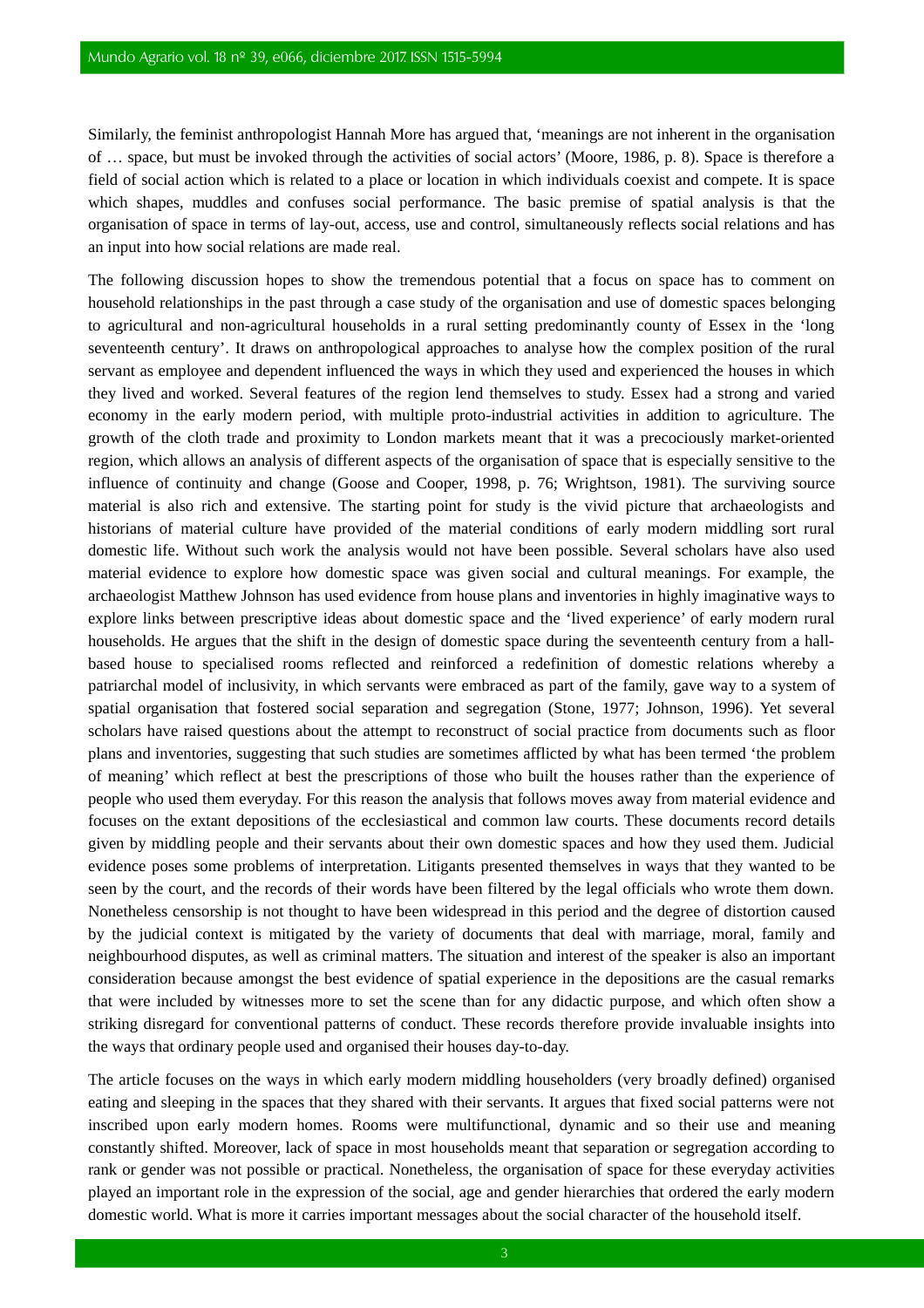#### **Eating**

Eating together was very important for marking out the boundaries of belonging to the early modern household and as an arena in which family unity was expressed (Goody, 1982, p. 204). A husband was expected to provide adequate provision for his wife and children (Wrightson, 1982, pp. 90 y 108). Bed and board formed part of the contractual arrangement between apprentices and masters; and servants lived and ate in the homes where they worked (Kussmaul, 1981, p. 40). Yet eating also had an undoubted importance in early modern society for the marking out of social difference (Mennell, 1985). The following discussion explores how early modern middling families prepared, served and ate their food and what this evidence tells us about relations between employers and their servants.

In early modern England food preparation was regarded as a female task. Young male servants, often called 'boys', were assigned peripheral tasks such as heating the oven for baking and fetching water for cooking, showing that age and place could blur distinctions between male and female work in interesting respects. By the latter part of the seventeenth century in some wealthier homes food preparation was delegated almost entirely to female servants, suggesting that work in the kitchen was beginning to be considered a menial activity (Overton et al., 2004, p. 80). We find, for example, that evidence provided to undermine Elizabeth Vickar's claim to be the wife of the late Thomas Atwood included a claim that she had been observed performing 'the meanest and most servile offices for Edward Atwood, such as dressing his victuals and wash the dishes, wait on him at table and weed the garden, and to behave herself in all respects as a common servant' (Earle, 1994, p. 240). Yet the popularity of handbooks such as the *Queen-Like Closet* by Hannah Wolley which appeared in 1670, designed for the mistress of a country house, indicate that competence in cooking was required even of affluent women. On the whole women in middling and lower level households prepared meals for their families, where possible assisted by one or two female servants.

Although cooking was a female activity, and so the rooms in which food were prepared were gendered in terms of use, they remained highly permeable and firmly multifunctional through the period. By the end of the sixteenth century in most middling households in England, cooking had moved out of the hall into a separate kitchen (Weatherill, 1988, p. 150). But a variety of evidence confirms that this spatial specialisation did not automatically encourage a parallel move towards social or gender segregation, as some commentators have suggested (Johnson, 1996, pp. 174-7). A study of probate inventories from the north-west and southern regions of Restoration England notes that the contents of kitchens included items of 'comfort and colour' varying from books to weaponry, birdcages, time-pieces, looking glasses and prints (Pennell, 1997, pp. 236-8). Prosecutions for poison record male servants, apprentices, women and men using the kitchen for a variety of purposes at different times of the day (ERO, Q/SBa 2/ 85; Q/SR 390/32; ERO, D/B5 Sb2/4 not foliated; D/B5 Sb2/7, fos 255v-258). In these circumstances any attempt to define working spaces according to gender or status was clearly impractical. The kitchen continued to be a highly integrated social space in which different household members co-existed and went about their respective tasks within a gendered division of labour with very little apparent segregation according to status or strict patterns of control.

By contrast, the organisation of space for eating household meals provided an arena for the overt expression of hierarchical distinctions between servants and their masters and mistresses. There were, of course, many variations in day-to-day arrangements for eating that were shaped, amongst other factors, by different working practices, the size and wealth of the household and the time of day or season of the year. Family members did not always eat together. Men who worked in the fields ate outside. Masters and mistresses often ate supper alone in the evening. In the cloth towns of north and central Essex early modern 'fast food' was available for people to buy and to eat on the street. In rural villages masters, mistresses, male and female servants frequently went out to taverns to eat and to drink ale in the evening. (Johnson, 1990, pp. 46-48; ERO, Q/SBa 2/58; Sachse, 1938, pp. 13- 14, 20, 22, 23, 26, 34, 41, 43, 44, 58, 68, 79).

Midday dinner was the main meal of the day in which members of the household generally ate together and its organisation carried considerable symbolic weight for marking out the hierarchy that informed relations between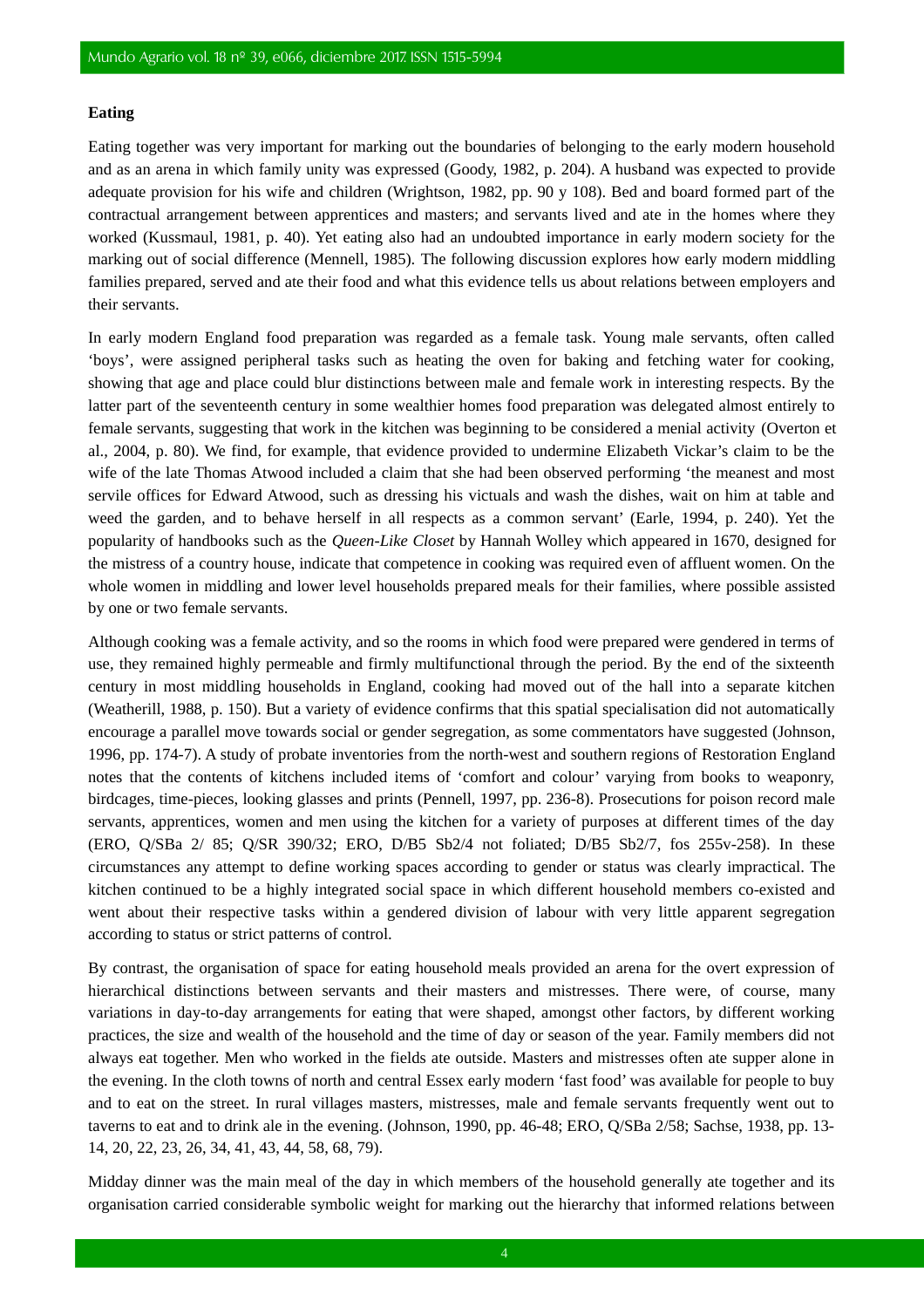them. A range of arrangements are revealed in the records, depending to a large extent on the size and wealth of the household. In affluent homes, with several servants, rank was displayed by different tables. Parents and children ate at an 'upper' table, sometimes joined by senior employees, while servants and apprentices lower down the pecking order ate separately at a lower table (Overton et. al. 2004: 130; Melville 1999: 216; Earle 1994: 240-1; Meldrum 2000: 146). The status conscious Elizabethan tutor, Thomas Wythorne, was well aware of the importance of these spatial distinctions when he stipulated to his employers that he should be 'used as a friend and not a servant'. He noted, with some relief, in his autobiography that, 'upon this, they not only allowed me to sit at their table but also at their own mess, so long as there were not any to occupy the place … that was a great deal my better' (Osborn, 1961, p. 94). C. Varley, in his extraordinary autobiography entitled 'the unfortunate husbandman', noted with obvious pleasure that in the second of the households where he worked as a farm servant, 'he sat at table with my master and mistress…' (Varley, 1768, p. 43). A marital case that came before the bishop of London's consistory court in 1574 provides another vivid illustration of the significance of these spatial distinctions for the marking out of the household hierarchy of place. Witnesses declared that Elizabeth, the adulterous wife of one Henry Denham, disrupted domestic order in a scandalous manner by moving her lover, the apprentice Isaac Binge, from the lower table to the upper table to sit beside her to eat (Gowing, 1996, p. 190)

In households of more modest means, with fewer rooms and less furniture, servants and apprentices ate at the same table as the master and mistress. But gender, generational and status hierarchies were still reflected and reinforced by systems of seating. Subordinate members of the household of both sexes were expected to sit lower down the table, on less comfortable forms, stools and benches, or, if chairs were in short supply, children probably had to stand (Sarti, 2002, p. 155). A pilot count of seating furniture made from 160 probate inventories from just over the county border in eastern Suffolk in 1584 found an average ratio of 1 chair to every 4.3 other seat places. Over time chairs became more common and also more comfortable but seating continued to reflect rank. Inventory lists invariably distinguished between 'great', 'little', 'small' or 'ordinary' chairs (Garrard, 1980, p. 59). The overlapping influences of gender and status are apparent in these contexts. The master sat at the head of the table, often in the only single chair. The distinct position of the wife, as deputy governor, was also marked out by her superior place at the table, where she sat in a chair, above servants and children of both sexes. (Johnson, 1996, p. 175; Sarti, 1999, p. 155) An extract from a chap-book of the period highlights the disadvantages of age with regard to the allocation of place at table. In 1685 an unknown commentator on courting couples wrote:

above all let them [young maids and men] be respectful to their parents and when they come to the Table, seat themselves last in a place suitable for their degree, not contending therein, nor seeming dissatisfied, though they sit below their inferiors. (Pennell, 1997, p. 228)

Legal cases also show how the spatial organisation of mealtimes was used to mark out the hierarchy of place. We find that in evidence given in support of Jane Lillington, whose status as wife or servant was at issue, witnesses emphasised that she 'sat at the upper end of the table and carved as mistress of the family' (Meldrum, 2000, p. 163). Customs of social and spatial separation became more complete by the eighteenth century, as the number of rooms in houses increased, tables reduced in size and increased in number. By this stage employees were more often required to eat in the kitchen or in the hall, while the master and his family ate in the parlour. For example, the eighteenth century country clergymen, James Woodforde, regularly entertained neighbours to dinner in his parlour while his 'folkes' as he termed his servants ate together in the kitchen. (Woodford, 1981, p. 77; Overton et al., 2004, pp. 94, 119, 130-4)

The household pecking order was also demonstrated by the order and manner of servants' access to food. An amusing account given by the Lancashire apprentice, Roger Lowe, of his first meal at the servants' table of a local cleric, implies an absence of even the rudiments of order at the lower table:

Every servant [had] a bowlful of podige [pottage] anon a great trencher like a pott lid I and all the others had, with a great quantity of podige. The dishes else were but small and few. I put bread into my podige thinking to have a spoon, but none came. While I was thus in expectation of that I could not obtaine,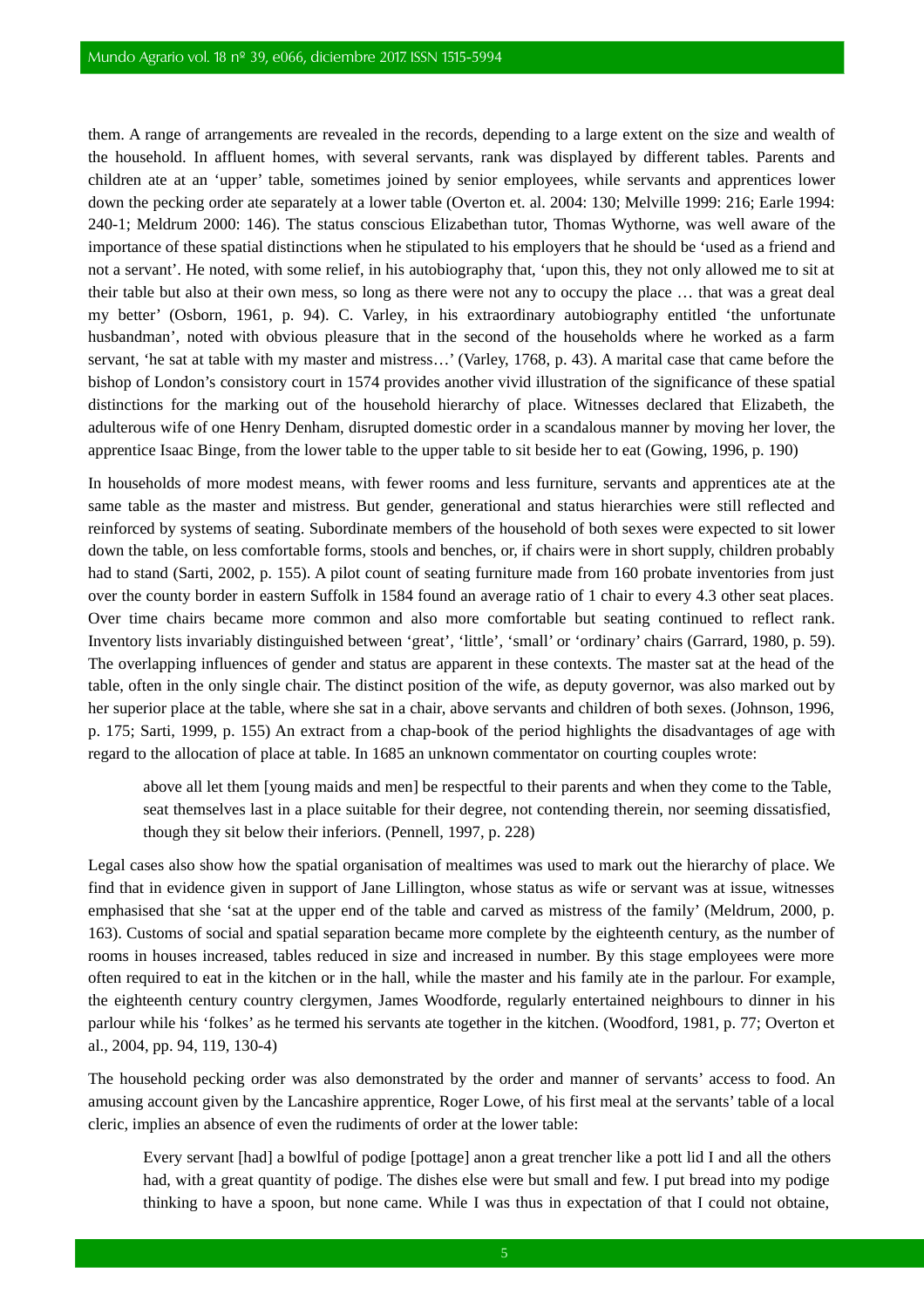every man having a horn spoon in their pocketts, having done their podige fell to the other dishes. Thought I, these hungry Amallkites that I am gotten amongst will devour all if I do not set upon a resolution. ... Thought I what must I do with all these, wished in my heart many times that those hungry Rogues had them [dishes of food] in their guts, but that would not do, for still they were there before me, and I durst not set them away, though it was manners so to have done.

Lowe decided to eat his pottage as quickly as possible, but burnt his tongue, preventing him from finishing his meal. He left his food, 'with a hungry belly but a lamenting heart, and ere since I have been cautious how to supp pottige' (Sachse, 1938, pp. 39-40). Yet Lowe's obvious horror at what he experienced, suggests that mealtimes in middling households may often have followed more orderly rules.

Varley also noticed the ways in which the order imposed at mealtimes were used to demarcate divisions and gradations amongst his fellow farm servants. He noted that in the first household where he served, 'the master placed me next him at the table, and always helped me before the rest of the servants, which made them rather jealous with me at first' (Varley, 1768, p. 28). It is interesting to note in the conduct literature of the period the ways in which changes in the rural economy and the drive towards efficiency may have led the middling sort to regulate the timing of mealtimes much more closely to instil discipline and social distance (Thomson, 1993, pp. 352-403). Thomas Tusser advised the good housewife that by noon she should have dinner 'readie and neate' but that she should 'let meat tarrie servant, not servant his meate. Plough cattle a baiting, call servant to dinner, the thicker together, the charges the thinner' (Tusser, 1580, p. 174)

A case of poison in a London house provides some very rare but extremely illuminating insights into the ordering of mealtimes at middling social levels and so is worth recounting in some depth. It involved the attempt by Edward Frances, a 'blackmore servant' (probably a slave), to murder his master Thomas Dymock, over a ninemonth period in 1692, in an effort to gain his liberty. On one occasion Frances managed to put rat poison into some water gruel in preparation on the kitchen fire. Thomas Dymock's wife Rebekah told the court that she tried to tempt her husband into eating some supper after he had fallen ill from drinking ale poisoned by Frances a few days before. After her husband refused the gruel Rebekah decided to eat a portion her self and ordered her maid to bring some to her. The maid, Joanne Lichfield, duly brought the gruel to her mistress and then asked her 'if shee may eate the rest of the water grewell'. Rebekah agreed. However it is interesting to note that before Joanne actually sat down to eat the food she felt obliged first to ask her master's daughter and then Edward Frances if they would eat it. Only when they both refused did Joanne feel able to take 'the water grewell' and eat it herself.

Gender, age and 'place' thus intersected in complex ways to regulate the pecking order of serving the meal: the master was offered food first, followed by the mistress, the children of the nuclear family, the male servant and then the female servant. Sadly, the family cat who came lowest of all on the social ladder, ate the 'grewell' that was left over and died soon afterwards (Melville, 1999, p. 221).

It was assumed in early modern culture that social factors also influenced what people ate and how much. According to prescriptive literature the key determinants were status, age and 'place'. Conduct writers advised that the subordinate position of servants and children in relation to *both* household governors should be reflected and reinforced by their lesser quality of food. Evidence from farm accounts suggest that employers adopted a variety of practices. Robert Loder, a prosperous farmer in Berkshire, England, in the early seventeenth-century, employed five servants, three men and two women, to run his farm and household in the 1610s. He had a wife and a growing family of three young children, but the adults in the house were mostly employees. His accounts assume that all adults in the household consumed equal shares of the food purchased, family and servants, men, and women (Kussmaul, 1981, p. 30)

On the other hand, evidence from a wide variety of sources, shows how differences within the household hierarchy could be marked out and enforced by the allocation of different qualities and quantities of food according to rank. Complaints of starvation of male and female apprentices and servants that reached the Essex bench during the period provide evidence of the most extreme end of the spectrum of this form of differential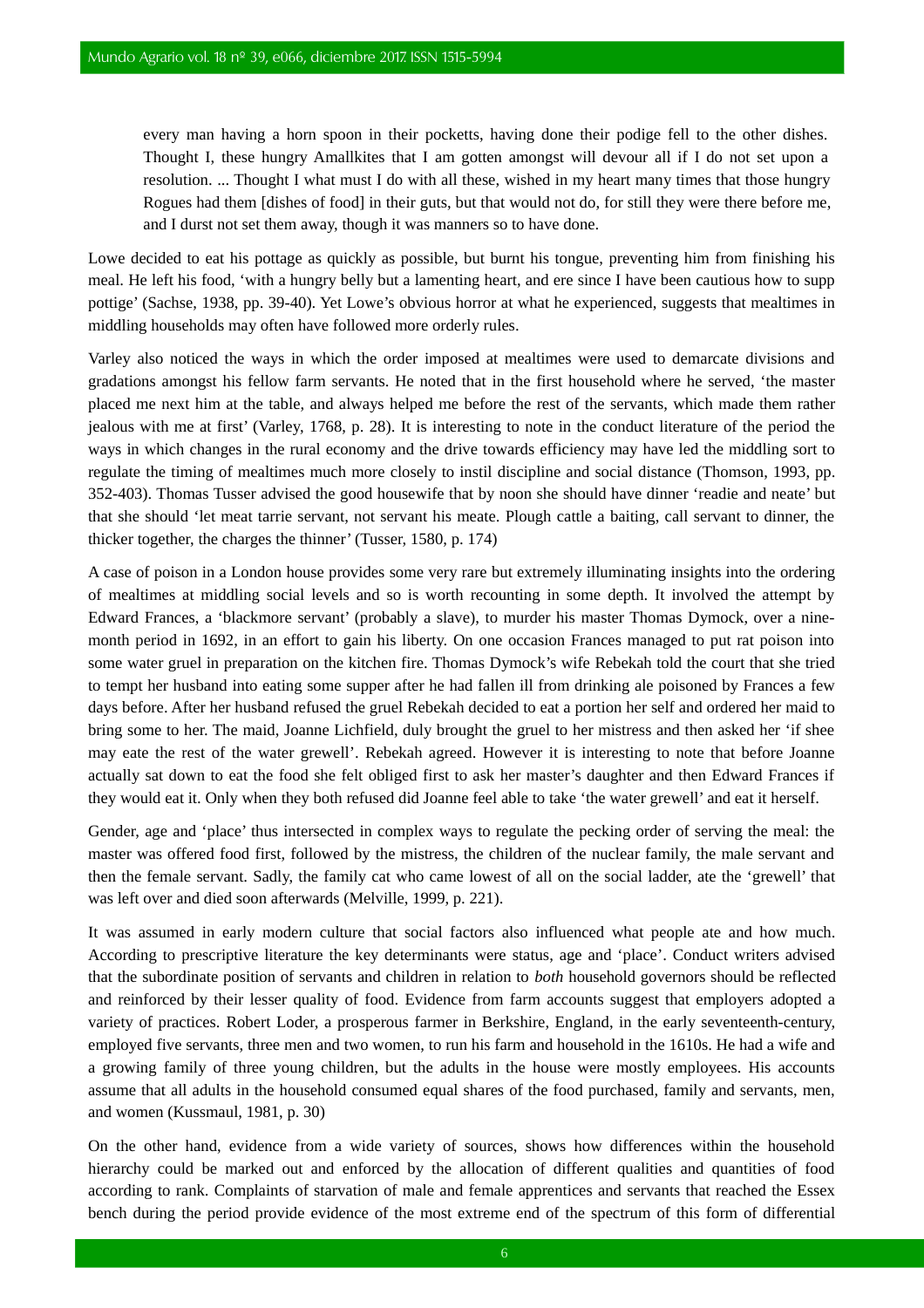dietary control (ERO, Q/SR 348/44). But even in more orderly and especially in larger households, consumption could be status related. Henry Best, a Yorkshire gentleman farmer was convinced that he fed his servants better than most men did. He recorded in his farming book in 1642 that he gave his thatchers three good meals a day, each consisting of fower services': butter, milk or porridge; cheese; eggs; pies or bacon'. But he also noted that he ate better than his men. His pies were made of best wheate but his servants ate pie-crusts of maslin flour and puddings made with barley flour, except at harvest time when they ate wheaten puddings (Woodward, 1984, pp. lv111-ix). In 1656 Edward Barlow noticed that in the household of his prospective employer, apprentices were seated at the same table as their master and mistress and their children, but at the lower end. They were given pudding without suet and plums and meat of poorer quality (Houlbrooke, 1984, p. 176). Patterns of consumption also expose complex interrelations of gender and class. Kitchen accounts from the Bacon estate in the late sixteenth century show that larger amounts of meat and drink were provided for male than for female workers (Mendelson and Crawford, 1998, p. 274). All commentators agreed that servants should not be spoilt by too many treats. Tusser advised the good housewife that she should give her servants enough food but that luxuries should be avoided: 'Give servant no dainties, but give ynough, too many chaps walking, do beggar the plough. Poor seggons halfe starved worke faintly and dull, and lubbers do loiter, their bellies too full (Tusser, 1580, p. 174).

#### **Sleeping**

Sleeping, like eating, provided a clear context for the articulation of hierarchy in the early modern household. Legal accounts confirm that the mistress and the master slept in the best and most comfortable bed, although the disparities in the status and power of husbands and wives were exposed in cases of marital conflict when women were most often displaced. The unfortunate consequences of the fight between the Rector of Alphamstone and his wife, as reported to the court of quarter sessions in 1572, offers a vivid example. It appears that the household only had three beds. After an argument the Rector remained in the best bed and his wife was forced to take the second, displacing their son, Symond Callye, who joined their maidservant Joan Rayner in the third bed. Joan was forced to sleep with Symond from two weeks before Christmas to Candlemas, and, 'not having the feare of God before her eyes, being overcome with the entyceing and alurement of the same younge man, consenting to his wicked demand, is now become with child by the same Symond' (ERO, Q/SR 79/5).

Symond and Joan's experience provides evidence of servants' lack of ability to exercise control over the spaces that they used for sleep. They were usually allocated the third, fourth fifth 'best' or 'worst' 'flock' or 'boorded bedd steddles'. Alternatively, they might be expected to sleep on 'trundle' or 'truckle beds', low beds on wheels that could be stored under larger beds during the day (Steer, 1950, p. 17).

The rooms in which members of the household slept further reinforced conventional conceptions of authority and order. The master and mistress took precedence of place in the parlour, considered to be the 'best room' in the house (ERO, D/AED 8, fo. 71v. Nuncupative will of Alice Bowles alias Mosse (1630); Harrison c. Bayley (1607), D/AED 5, fo. 115v.) Later, as spheres of life began to separate out in more affluent homes, the 'chief bed' was removed upstairs into the 'parlour', 'fore' or 'great' chamber on the first floor (Weatherill, 1988, pp. 159-60; Overton et al., 2004, p. 133). Servants, apprentices and children slept in a variety of less comfortable, less exclusive circumstances. They were less likely to be allocated a space specialised for sleeping. In the earlier period servants frequently slept on trundle beds in the hall, a room used for a variety of different purposes during the day including cooking, working and eating. Elizabeth Retteridge, apprentice with Thomas Fyersham, linendraper of Colchester, for example, slept in the hall of her master's house (ERO D/B5 Sb2/3, fo.120v). The seventeenth century Lancashire apprentice, Roger Lowe, records in his diary that he sometimes slept on a trundle bed in his master's shop so that he could serve customers late into the evening (Sachse, 1938, p. 6). Several Essex wills of the period refer to the 'soller where my servants lie', suggesting servants sometimes slept in the unheated attics of the house, presumably amongst the sacks of grain or raw materials often stored there (Emmison, 1991, p. 4). In other circumstances servants slept in boarded beds in the chambers over service rooms, which were sometimes separated from the main dwelling house. We learn in a deposition given by Thomas Jones in 1620, that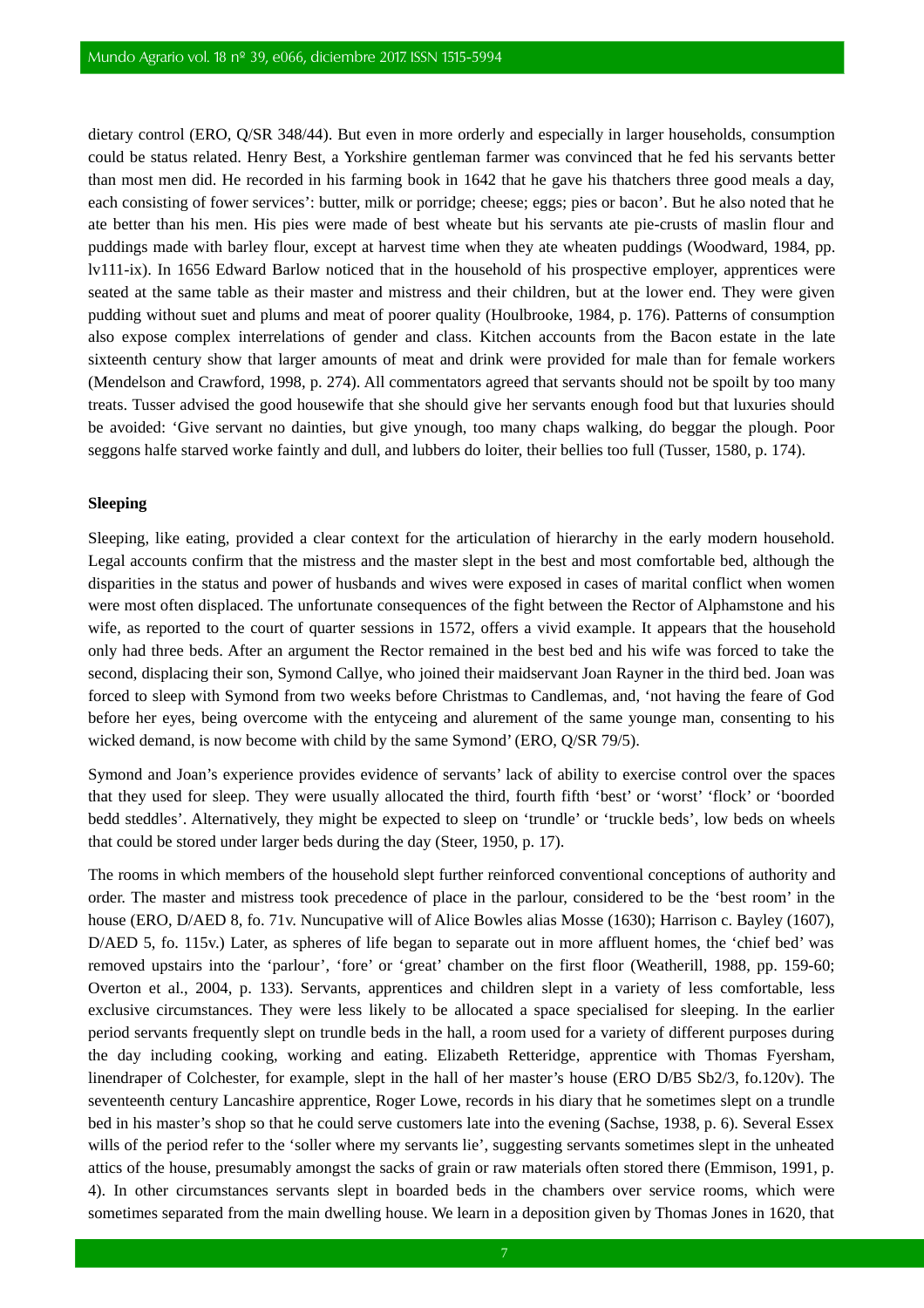while he was a servant to William and Isobel Collins of Halstead, he lay in a chamber outside the main house, directly over the cheese house from where, he alleged, he could spy on his mistress through cracks in the floorboards, as she conducted her adulterous affair in the outhouse below (Brampton c. Collin (1620), ERO, D/ABD1, not foliated)

Documentary evidence confirms that in Essex as in other parts of England, live-in male servants often did not actually live in. On larger farms with many more rooms service chambers were deliberately constructed to serve for accommodation for live-in servants in garrets above the ground floor. That bedrooms hardly existed for seasonal servants who worked on temporary basis in many homes is suggested by the confession made by Susan Newman to the borough court in Colchester in December 1654. She accidentally set fire to her master's barn when she was startled by a cat and knocked over a candle, while she was 'about the makeing her masters servants bed in the same barne (ERO, D/B5 Sb2/9, fo. 95v). Henry Best hired harvest workers for a short period in 1642 and instructed his foreman to 'sette then up boardes for bedsteads and to lay in strawe ready against that time; they usually made three beds ready for them in the folks chamber an if ther be anymore, they make the rest in the barne, killne, or some other convenient howse for that purpose (Woodward, 1984, p. 50)

Even the sleeping arrangements of more permanent servants tended to be more temporary. They were expected to move wherever and whenever their superiors commanded them. In July 1650, for example, a servant of one Mr Amatt of Hutton was ordered to sleep in the barn to keep watch over the vagrants' lodging overnight (ERO, Q/SBa 2/74). Earlier, in 1628, Katherine Butcher of Belchamp St. Paul informed the court of quarter sessions that her servant Susan Galloway, 'did lye with her two or three nights by reason her husband had required her she should keep with her until he returned in the same chamber' (ERO, Q/SBa 2/12)

The sleeping quarters of servants were often more crowded than the bedchambers of their superiors. It was common practice, for example, for servants to share a bed with the children of the household. In 1592 Mary Clarke, maidservant to Rebecca Purcas of Thaxted, informed the court of quarter sessions that she shared a bed with 'one child of thirteen years of age' (ERO, Q/SR 124/59, 60; Q/SBa 2/21). The consequences of this crowding could occasionally be tragic as when in December 1682 Isaac Archer, minister of Chippenham in Cambridgeshire recorded the sad death of his infant daughter. He wrote in his diary that, 'She had a tender hearted nurse, but we feare 'twas overlaid ... there being 4 in the bed' (Storey, 1994, p. 166)

Servants rarely, if ever, possessed a key to the room in which they slept and so could not develop the sense of personal space and privacy that their employers began to enjoy in the late seventeenth century in specialised spaces such as bedchambers, great chambers, closets and studies, that began to appear in larger households by this date and which could be equipped with locks and keys. By contrast, family members could constantly and casually pass through the rooms in which servants slept and employers entered whenever they wished. Court records reveal, for example, that one morning in March 1621 Isobel Collins, 'suspecting [her servant] … Marg[are]t to be lousy did one day go into her chamber and … searching her bed did find the same full of lice' (Brampton c. Collin (1621), ERO, D/ABD2, not foliated)

More serious than these violations of personal privacy, lack of spatial control left young women vulnerable to sexual exploitation. Servants were not entirely passive or helpless in these circumstances (Meldrum, 2000, pp. 100-110). Their knowledge of the layout and organisation of the house meant that they could sometimes hide or lock themselves into a room if the key had been left inside the door. A good example is the occasion when Leonard Whiting's maidservant locked herself in the milkhouse to escape from her master who tried to sexually assault her, while his wife was away (Emmison, 1973, p. 45). But in other instances servants found it very difficult to resist the advances of masters who were able to exploit their power of access to and control over all rooms within the house and sexually abuse their servants. Young women like Dorothy Baker, whose master, Mr Kemp, 'would locke her up at night to have his pleasure of hir', were left vulnerable to the violence that too frequently characterised a female servant's experience of domestic life (ERO, D/B5 Sb2/6, fo. 72v)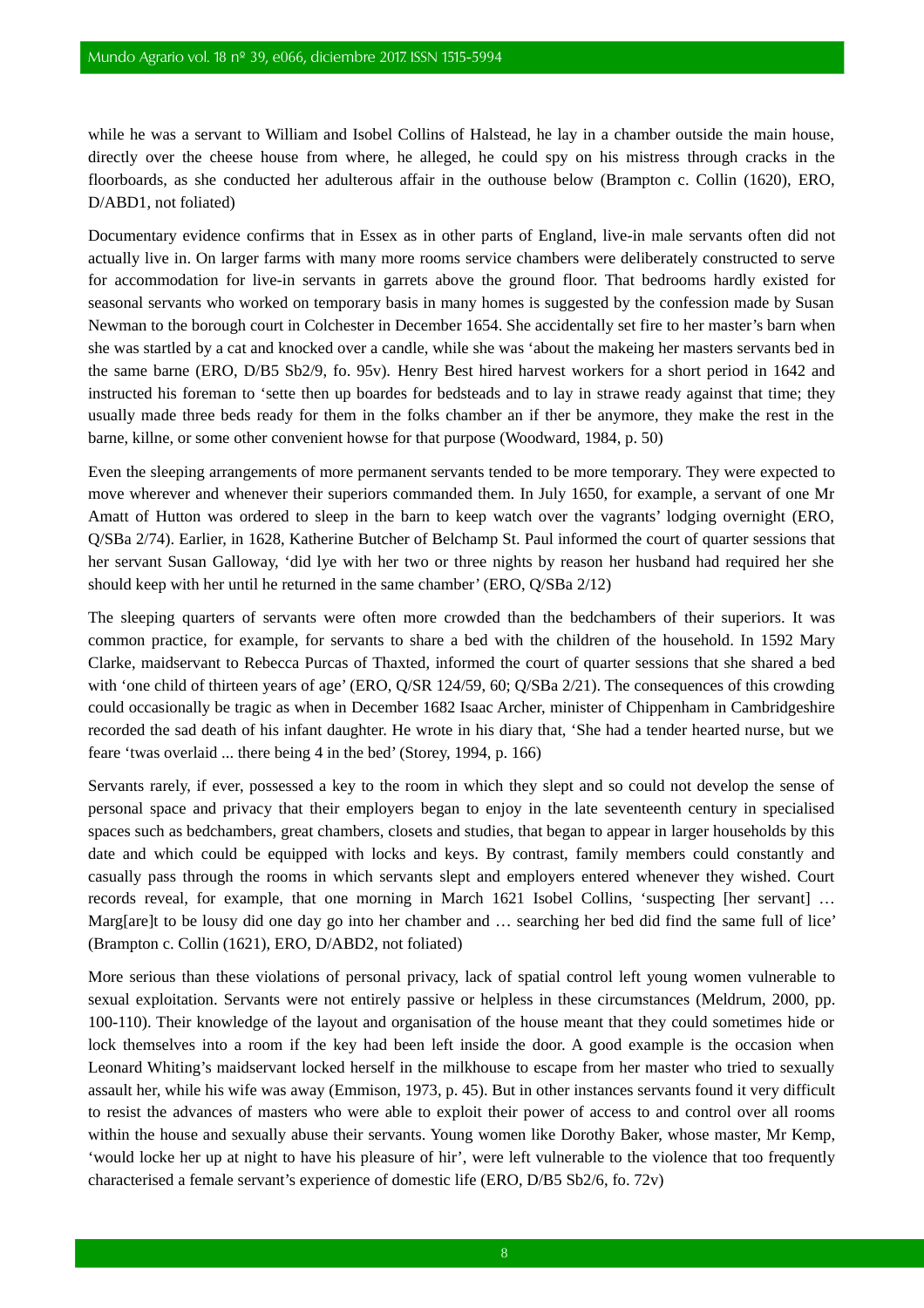Another potent expression of the subordinate status of servants was the manner and timing of their retirement to sleep. In the houses of affluent middling families, servants were required to wait up until their employers came home at night, to warm their beds and guide them by candlelight to their chamber. Mary Day, who worked as a servant for Joseph Rule, a yeoman of Upminster, reported that her master refused to pay for candles, 'that she might see to warm her [her mistress Mary Day] to bed'( Rule c. Rule (1675), LMA, DL/C/237, fo. 391v). William Winter, apprentice to John Sumner of Barking, explained that one Sunday about eleven o' clock at night, his master came home late and he 'waited upon him up to his Chamber doore and att the doore gave him a candle and he the said John then went into the chamber and immediately blew out the candle and this dep[onen]t then went his way in order to goe to bedd' (Sumner c. Sumner (1697), LMA, DL/C/245, fo.398v). Elizabeth Pepys expected help with undressing and Samuel became disgruntled if his boy did not help him to bed (Latham and Matthews, 1970, p. 200)

Some distinctions can be discerned between the experiences of male and female servants. There were no references in the depositions to male servants sleeping with their employers and only one example of a 'boy', probably a male apprentice, sleeping in his master's bedchamber. But maidservants quite often slept in the same chamber as their masters and mistresses (ERO, Q/SBa 2/56). Sharing a room meant that copulation could be a fairly public affair. In 1608 Elizabeth Lucas, who worked as a servant for Richard Gilder, a butcher of Colchester, confessed to the borough court that an apprentice 'with whom she did dwell did begett her with childe and that he had the carnal use and knowledge of her bodie at Easter last on her bedd wher she did lye att her masters beddfote when her master and dame were abedd in the night tyme' (ERO, D/B5 Sb2/6, fo. 190v)

Lawrence Stone has argued that these arrangements were common at middling social levels at least until the end of the eighteenth century when increasing stress began to be laid on personal privacy and servants began to be lodged in separate chambers (Stone, 1977, pp. 254-5). However, probate evidence and references from the depositions suggests that middling families began to re-arrange their servants' sleeping quarters much earlier in the first half of the seventeenth century. At this stage of research it is difficult to be certain about the causes of change. Alterations in arrangements may have been made in part to protect personal reputation. From around 1580 the church began to condemn the communal sleeping of mixed sexes, and regular presentments began to be made to the archdeaconry courts for sexual offences, which focused on the unsuitability of such conduct. In 1600, for example, some searching questions were put to one Edwards of Manningtree as to, 'whether he hath sent his wife commonly by the tide to Harwich market in the night season, his maid lying at his bed's feet in the chamber (Emmison, 1973, p. 15; ERO, D/AEA 15, fo. 125v)

The extent of church influence on household sleeping arrangements is difficult to assess. Comfort, convenience and the status associated with the ownership of several expensive beds probably also contributed to change. But there is considerable evidence to indicate that from the early part of the seventeenth century servants of both sexes were provided with sleeping accommodation separate from their superiors whenever possible or practical and when rooms were shared with other servants, single sex sleeping accommodation was provided (ERO, D/B5 Sb2/9, fo. 90v). In Edward Spooner and Richard Brewer shared a chamber in an outhouse while they worked as servants for one Widow Porter in 1633, while the maidservant slept in the dwelling house (ERO, Q/SBa 2/41; Q/SBa 2/12). By the middle to late seventeenth century as demand for labour increased in arable and dairying districts, it became cheaper for servants to live in and nearly every yeoman's house recorded the presence of a 'Mayds Chamber' and a 'Mans Chamber' (Barley, p. 248; Steer, 1950, pp. 123, 128, 135, 148; Overton et al., 2004, p. 81)

The provision of separate sleeping arrangements for servants obviously depended to a significant degree on the size of and wealth of the household, the number of beds and the number of people in it. Poorer families often could not afford more than one bed. We find, for example, that Ann Ellis of Kelvedon was presented before the Archdeacon of Colchester on a charge of incest after her sixteen year old son was overheard to say that, 'he desyered to fele other children's secret p[ar]t[es] sayinge further that he Lyinge nughtly with his mother and grandmother knewe ther secret p[ar]t[es] to be hearye' (ERO, D/ACA 34, fo. 52v ).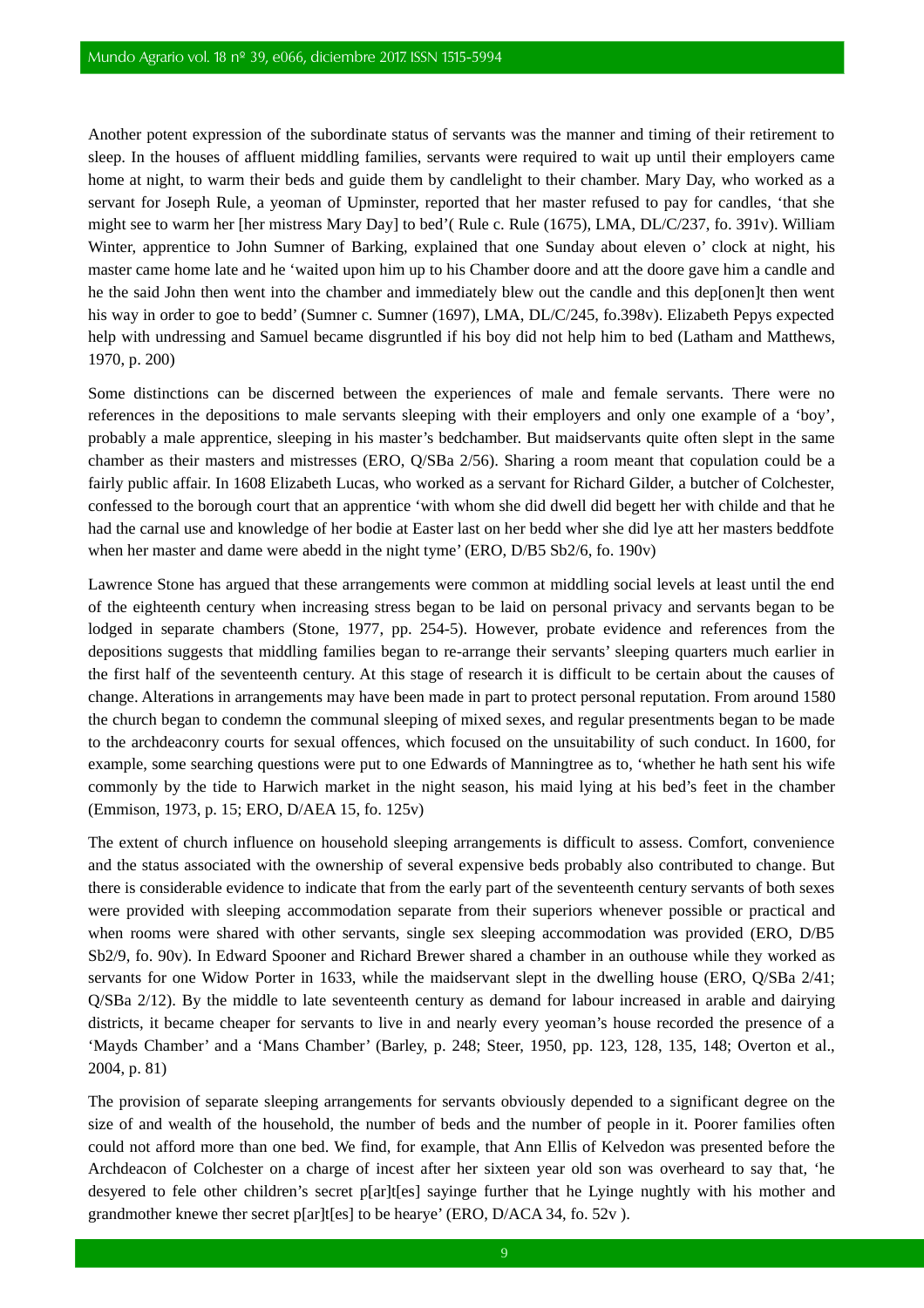Patterns of change were complex and varied according to situation. Many families continued to eat, sleep and work with their servants in the same space for much of the period, partly because of lack of space but also because of habit. Specialised rooms were widespread in gentry's houses by the eighteenth century, for example, but paradoxically one of the most popular innovations into the organisation of their domestic spaces at that time was the great chamber, a first floor room used for a variety of activities including eating and sleeping as well as entertaining guests (Overton et al., 2004, pp. 133-4)

#### **Conclusion**

The early modern house was an arena that resonated with power and symbolism for servants throughout the early modern period even in more modest middling sort homes. Its organisation was vitally important for the marking out and maintaining of hierarchy that sustained order in the early modern domestic world. It was not simply a passive backdrop to a social system that had structural origins elsewhere. The way people used space reflected and, in turn had effects back upon, the way social relations between masters and mistresses and their employees were expressed, reaffirmed, challenged or changed.

Yet space in the early modern house was not static but fluid, highly dynamic and variable according to a number of factors including the personality of individuals, time of day, size and wealth of the household, the local economy and occupation. It also varied according to time and use and was determined in the different contexts addressed by different social factors (status, gender, age and place). Social distance between masters and their servants was mapped out spatially by the organisation of mealtimes and the beds and rooms in which they slept. On the other hand food preparation, although gendered, was an activity in which interdependence more than hierarchy between household members was expressed (Flather, 2007, pp. 75-93). Recognition of these complexities requires a revision of interpretations of the significance of changes in the organisation of domestic space *over* time. Specialised spaces for different functions were created but seventeenth century houses were busy places and room use was not set in stone. Almost all spaces remained accessible to everyone and continued to be multifunctional throughout the period. In these circumstances changes in the physical structure of houses seem less clearly related to sharper spatial and social distinctions between servants and their employers than has sometimes been assumed. What is required is further research into the spaces where we see servants and their employers using their domestic spaces for different purposes that is sensitive to the negotiations required to organise the multiple realms of activity created by life and work.

#### **References**

Alcock, N. (1994). Physical Space and Social space. In M. Locock. (Ed.), *Meaningful Architecture: Social Interpretations of Buildings* (pp. 207-30)*.* Aldershot: Avebury.

Ben Amos, I. Krausman (1994). *Adolescence and Youth in Early Modern England.* New Haven and London: Yale University Press.

Barley, M.W. (1961), *The English Farmhouse and Cottage*. London: Routledge.

Capp, B. (2003). *When Gossips Meet. Women, Family, and Neighbourhood in Early Modern England*. Oxford: Oxford University Press.

Certeau, Michel de. (1984). *The Practice of Everyday Life.* Berkeley: University of California Press.

Chartier, R. (Ed.). (1989). *A History of Private Life, Vol. 3: Passions of the Renaissance*. Cambridge, Mass: Belknap.

Earle, P. (1994). *A City Full of People: Men and Women of London, 1650-1750*. London: Methuen.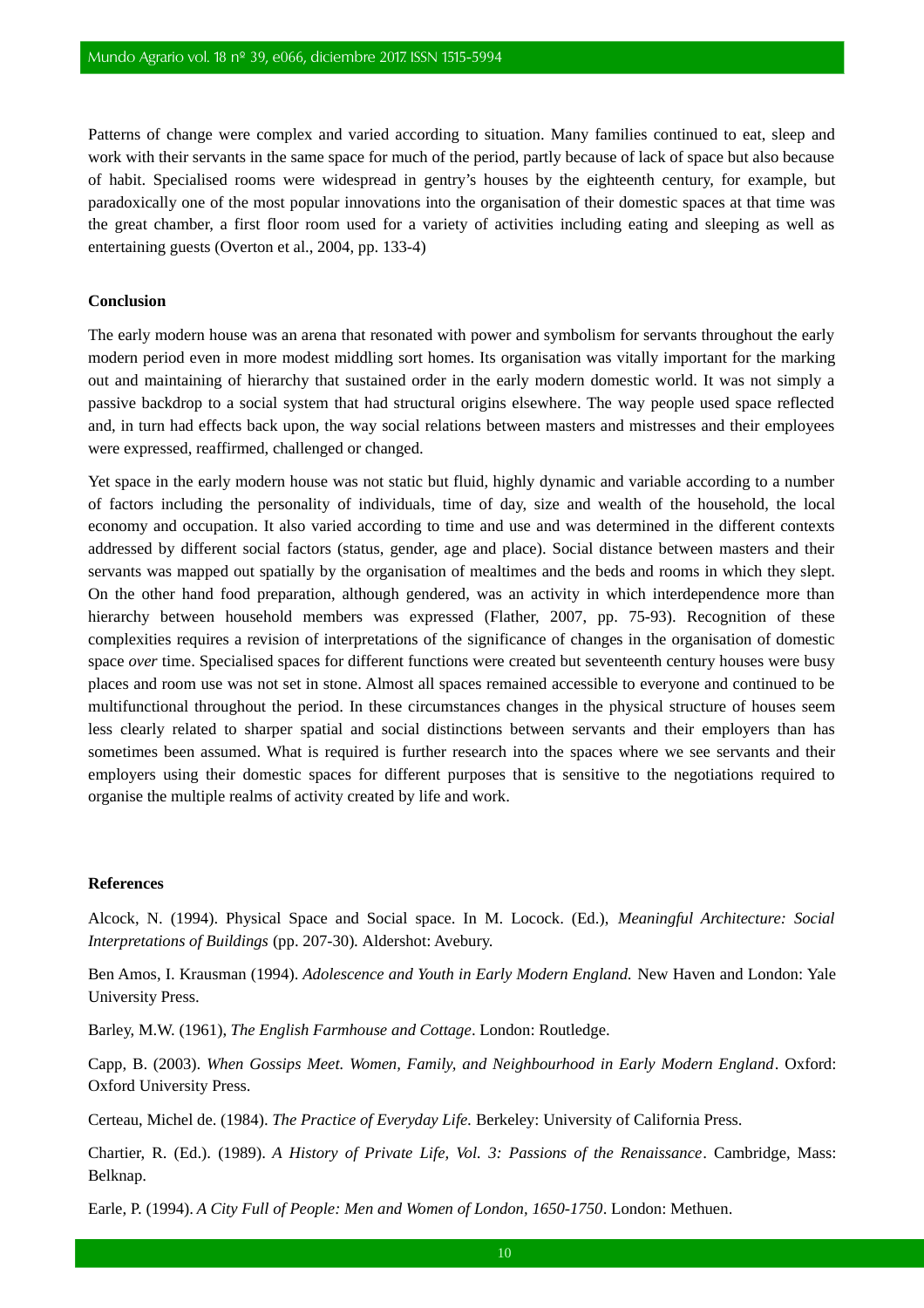Emmison, F. G. (Ed.). (1973). *Elizabethan life: Morals and the Church Courts.* Chelmsford: Essex Records Office Publications.

Emmison, F. G. (Ed.). (1991). *Elizabethan Life: Home, Work and Land*. Chelmsford: Essex Records Office Publications.

Flather, A. (2007). *Gender and Space in Early Modern England*. Woodbridge: Boydell & Brewer.

Friedman, Alice T. (1989). *House and Household in Elizabethan England.* Chicago: University of Chicago Press.

Froide, A.M. (2005). *Never Married: Singlewomen in Early Modern England.* Oxford: Oxford University Press.

Garrard, R. (1980). English probate inventories and their use in studying the significance of the domestic interior, 1500-1700. *AAG Bijdragen*, 23, 53-77.

Goody, J. (1982). *Cooking, Cuisine and Class: A Study in Comparative Sociology.* Cambridge: Cambridge University Press.

Goose, N., and Cooper, J. 1998. '*Tudor and Stuart Colchester'. Victoria History of the County of Essex Vol. 9: The Borough of Colchester* . Chelmsford: Victoria County History. Gowing, L. 1996. *Domestic Dangers: Women, Words and Sex in Early Modern London*. Oxford: Oxford University Press.

Gouge*,*W. (1622). *Of Domesticall Duties: Eight Treatises*, London: John Haviland for William Bladen.

Griffiths, P. 1996. *Youth and Authority: Formative Experiences in England 1560-1640*. Oxford: Oxford University Press.

Halliwell, J. O. (Ed.). 1895. *The Autobiography and Personal Diary of Dr Simon Foreman, the Celebrated Astrologer, from A.D. 1552 to A.D. 1602.* London: Privately Printed.

Hill, B. (1996). *Servants: English Domestics in the Eighteenth Century*. Oxford: Oxford University Press.

Hoskins, W.G. (1953). The Rebuilding of Rural England, 1560-1640. *Past & Present,* 4, 44 -59.

Houlbrooke, R. (1984). *The English Family 1450-1700*. London: Longman.

Johnson, C. (1990). *A Proto-Industrial Community Study: Coggeshall in Essex c. 1500-1750* (Unpubliished doctoral dissertation). University of Essex, Essex.

Johnson, M. (1996). *An Archaeology of Capitalism*. Oxford: Oxford University Press.

Kussmaul, A. (1982). *Servants in Husbandry in Early Modern England*. Cambridge: Cambridge University Press.

Laslett, P. (1971). *The World We Have Lost.* London: Methuen.

Latham, R.C. and W. Matthews (Eds.). (1970). *The Diary of Samuel Pepys*. London: G. Bell and Sons.

Macfarlane, A. (Ed.). (1976). *The Diary of Ralph Josselin*: *1616-1683*. Oxford: Oxford University Press.

Meldrum, T. (2000). *Domestic Service and Gender 1660-1750*. Harlow: Longman.

Melville, J.D. (1999). *The Use and Organisation of Domestic Space in late Seventeenth- Century London* (Unpublished doctoral dissertation). University of Cambridge, Cambridge.

Mendelson, S. and Crawford, P. (1998). *Women in Early Modern England*. Oxford: Oxford University Press.

Mennell, S. (1985). *All Manner of Foods: Eating and Taste in England and France from the Middle Ages to the Present*. Oxford: Oxford University Press.

Moore, Hannah. (1986). *Space, Text and Gender*. *An Anthropological Study of the Marakwet of Kenya*. Cambridge: Cambridge University Press..